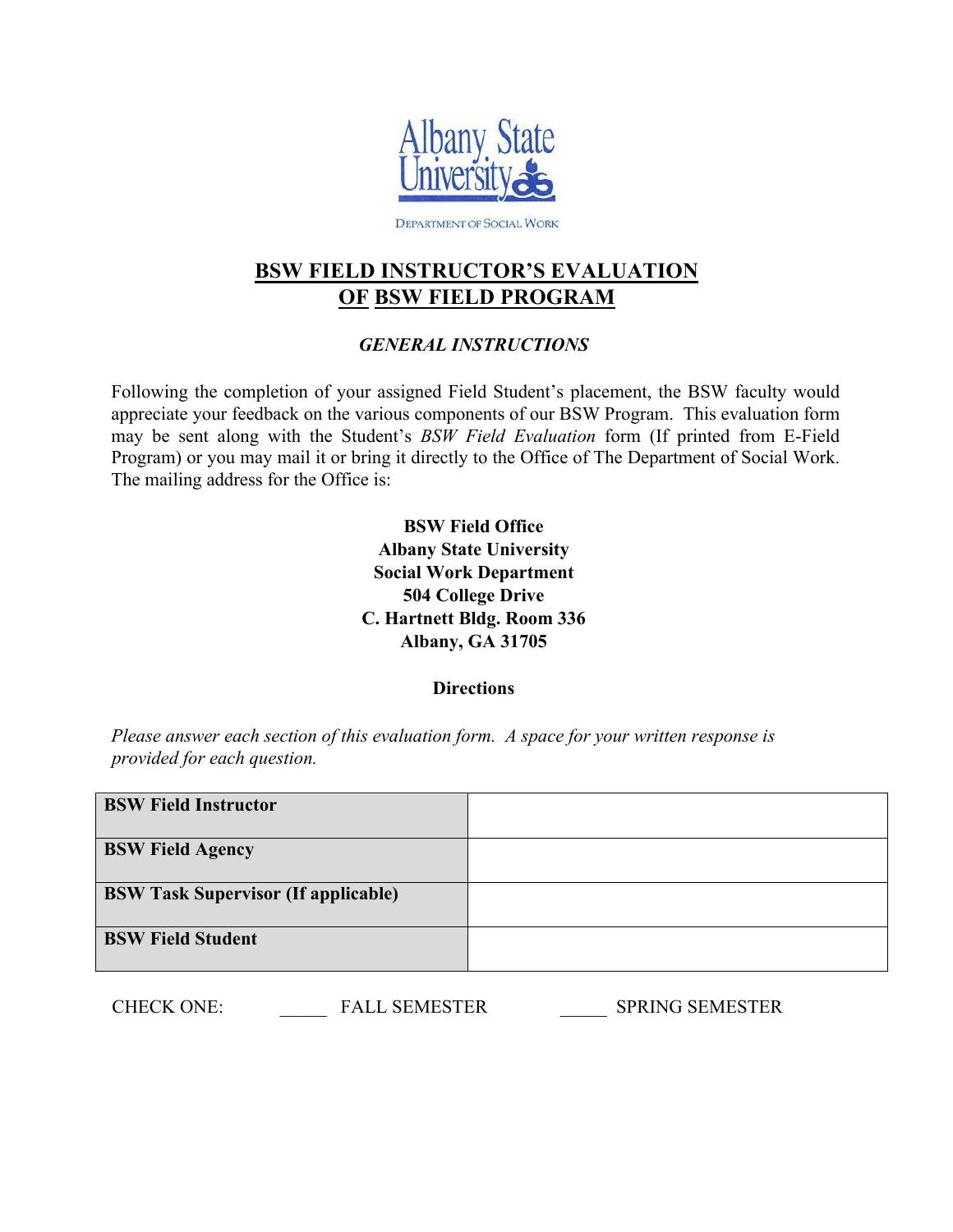# **Please rate each category using the Scale below:**

| <b>Not</b><br>Applicable | Fail | <b>Needs</b><br>Improvement | Acceptable | <b>Very</b><br>Good | Outstanding | Insufficient<br><b>Evidence or</b><br>Opportunity |
|--------------------------|------|-----------------------------|------------|---------------------|-------------|---------------------------------------------------|
|                          |      | ∽                           |            |                     |             |                                                   |

### *EVALUATION OF THE BSW FIELD PROGRAM*

# *Please evaluate the BSW Field Program:*

| #             | <b>Evaluative Item</b>                                                    | $0 - 6$ |
|---------------|---------------------------------------------------------------------------|---------|
|               | The BSW Program offered an adequate Orientation.                          |         |
| $\mathcal{D}$ | My roles as a BSW Field Instructor were adequately defined.               |         |
| 3             | My responsibilities as a BSW Field Instructor were adequately defined.    |         |
| 4             | Ideas for activities for learning were provided to me.                    |         |
| 5             | The BSW faculty act in a competent, professional manner.                  |         |
| 6             | The BSW faculty members were available for consultation when needed.      |         |
| 7             | The BSW Field Manual is up-to-date and a good resource for me.            |         |
| 8             | The BSW curriculum prepares students for effective practice in the field. |         |
| 9             | The BSW Field Program is well organized.                                  |         |
| 10            | I am accepted as a valuable member of the BSW Field Program.              |         |
| 11            | The amount of work required of me by the Program was manageable.          |         |
| 12            | I found the experience of being a BSW Field Instructor to be valuable.    |         |

What did you like most about the BSW Field Program?

What did you like least about the BSW Field Program?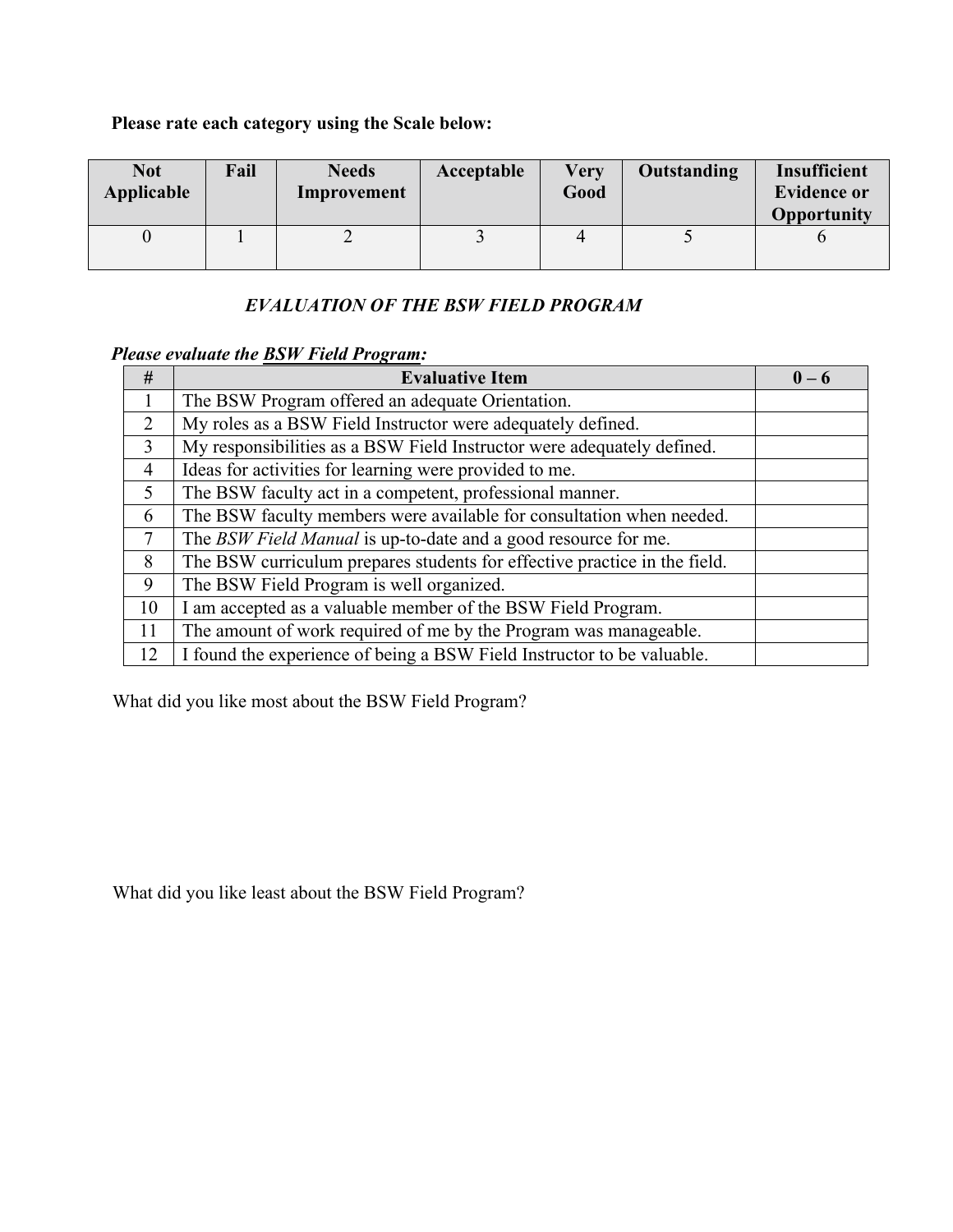### *EVALUATION OF THE BSW FIELD COORDINATOR*

### *Please evaluate the BSW Field Coordinator:*

| <b>Not</b><br><i><b>Applicable</b></i> | Fail | <b>Needs</b><br><i>Improvement</i> | <b>Acceptable</b> | Verv<br><b>Good</b> | <b>Outstanding</b> | <b>Insufficient</b><br><b>Evidence or</b><br><i><b>Opportunity</b></i> |
|----------------------------------------|------|------------------------------------|-------------------|---------------------|--------------------|------------------------------------------------------------------------|
|                                        |      |                                    |                   |                     |                    |                                                                        |

| #              | <b>Evaluative Item</b>                                                 | $0 - 6$ |
|----------------|------------------------------------------------------------------------|---------|
| 1              | The BSW Field Coordinator was clear about her role.                    |         |
|                |                                                                        |         |
| 2              | The BSW Field Coordinator clarified her expectations of me as a BSW    |         |
|                | Field Instructor.                                                      |         |
| 3              | The BSW Field Coordinator monitored my BSW Field Student's progress    |         |
|                | throughout the semester.                                               |         |
| $\overline{4}$ | The BSW Field Coordinator was accessible for consultation regarding    |         |
|                | problems and issues in the Field.                                      |         |
| 5              | The BSW Field Coordinator was able to assist me in developing teaching |         |
|                | techniques, methodologies, etc.                                        |         |
| 6              | The BSW Field Coordinator was able to provide further orientation and  |         |
|                | instruction regarding graduate field instruction.                      |         |
| $\overline{7}$ | The BSW Field Coordinator was able to assist in interpreting the BSW   |         |
|                | Program and its policies to the Agency personnel.                      |         |
| 8              | The BSW Field Coordinator kept the Agency informed of current BSW      |         |
|                | Program policies and procedures.                                       |         |

Please make any additional comments regarding the BSW Field Coordinator below:

What changes would you suggest to improve the quality of support BSW Field Instructors receive from the BSW Field Coordinator?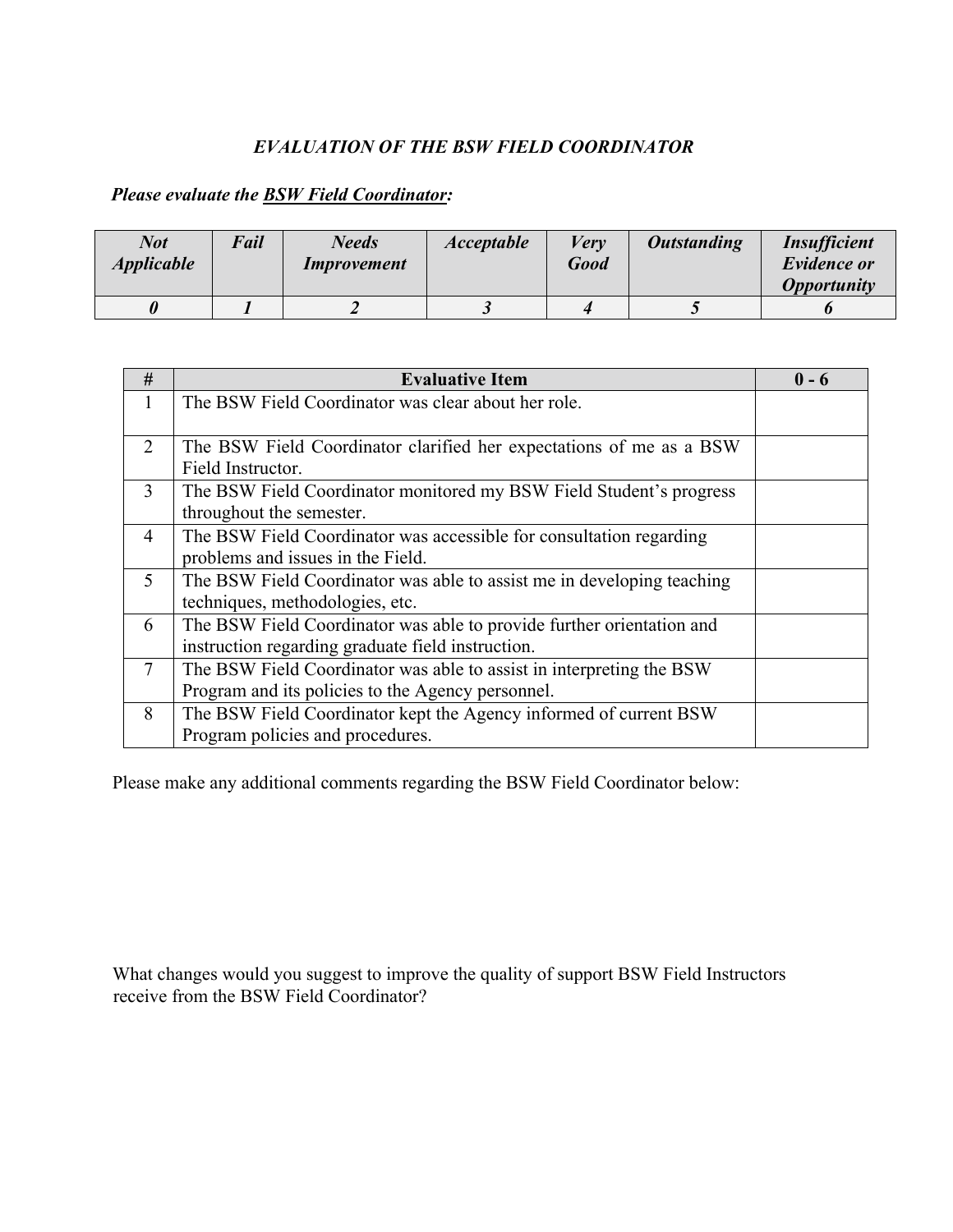#### *EVALUATION OF THE BSW FACULTY FIELD LIAISION*

# *Please evaluate your assigned BSW Faculty Field Liaison:*

| <b>Not</b><br><i><b>Applicable</b></i> | Fail | <b>Needs</b><br><i>Improvement</i> | <b>Acceptable</b> | Verv<br>Good | <b>Outstanding</b> | <i><b>Insufficient</b></i><br><b>Evidence or</b><br><i><b>Opportunity</b></i> |
|----------------------------------------|------|------------------------------------|-------------------|--------------|--------------------|-------------------------------------------------------------------------------|
|                                        |      |                                    |                   |              |                    |                                                                               |

| #              | <b>Evaluative Item</b>                                                         | $0 - 6$ |
|----------------|--------------------------------------------------------------------------------|---------|
| $\mathbf{1}$   | The BSW Faculty Field Liaison set up the field site visit within the first     |         |
|                | four weeks of the semester.                                                    |         |
| 2              | The BSW Faculty Field Liaison demonstrated professionalism and                 |         |
|                | competency.                                                                    |         |
| 3              | The BSW Faculty Field Liaison helped me better understand the connection       |         |
|                | between the BSW curriculum and the field practicum.                            |         |
| $\overline{4}$ | The BSW Faculty Field Liaison reviewed the BSW Learning Contract               |         |
|                | during the field site visit.                                                   |         |
| 5 <sup>5</sup> | The BSW Faculty Field Liaison was able to assist in the development of         |         |
|                | field learning activities to assure achievement of the behavioral              |         |
|                | competencies.                                                                  |         |
| 6              | The BSW Faculty Field Liaison was able to provide me with information,         |         |
|                | when requested, on evolving best practices, current research, literature, etc. |         |
|                | to enhance social work practices within my Agency.                             |         |
| $\tau$         | The BSW Faculty Field Liaison reviewed the course and progress of the          |         |
|                | BSW Field Student in the field.                                                |         |
| 8              | The BSW Faculty Field Liaison was accessible for consultation, as needed,      |         |
|                | throughout the semester.                                                       |         |
| 9              | The BSW Faculty Field Liaison assisted me in effectively resolving             |         |
|                | problems that occurred with the BSW Field Student during the semester.         |         |

Please make any additional comments regarding the BSW Faculty Field Liaison below:

What changes would you suggest to improve the quality of support BSW Field Instructors receive from the BSW Faculty Field Liaisons?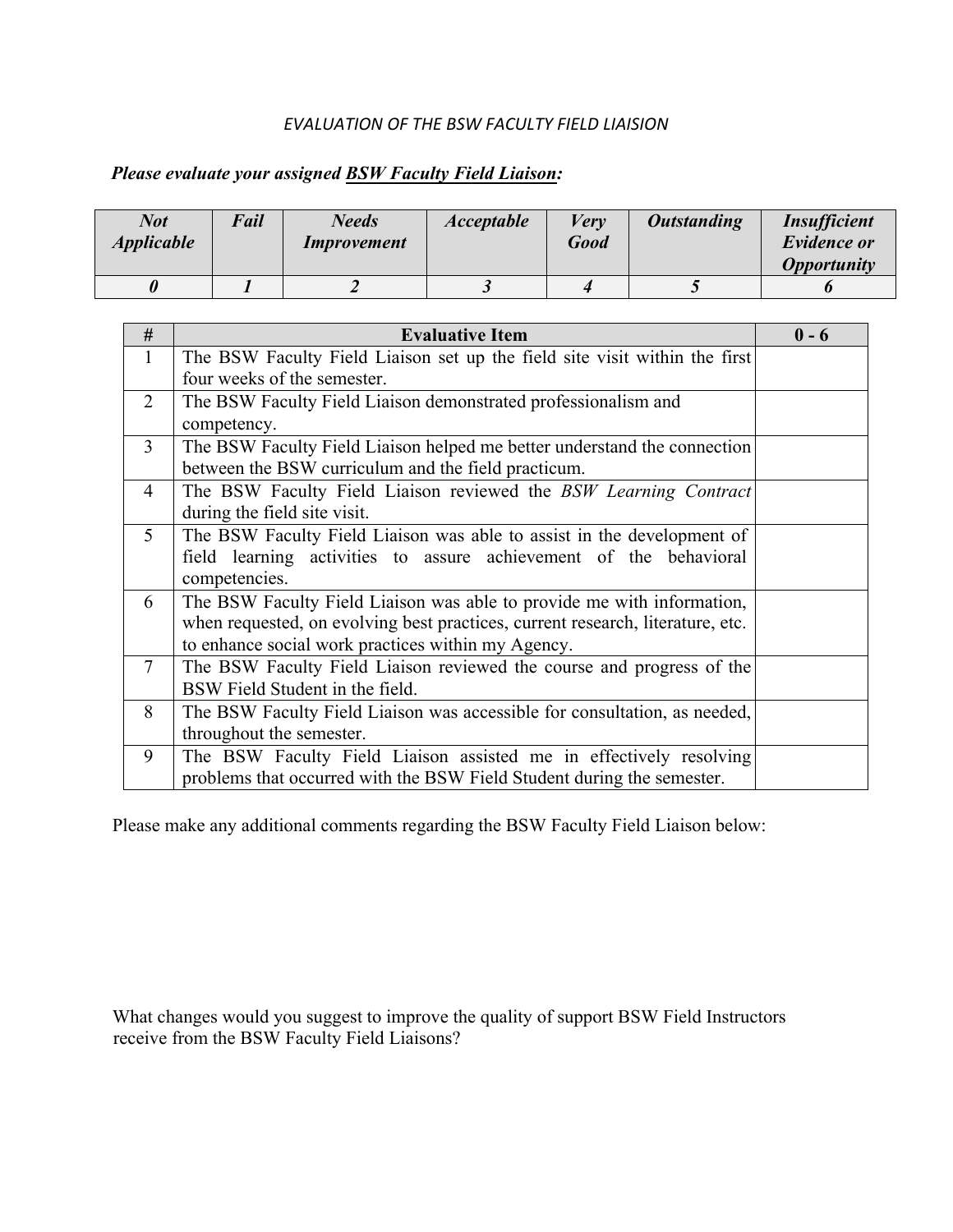### *EVALUATION OF COURSEWORK*

*Please evaluate each of the BSW courses below in relation to how well it prepared the BSW Student for competent social work practice in the field, in your estimation.*

| Course<br># | Course                   | Fail | <b>Below</b><br>Average | Average      | Above<br>Average        | <b>Excellent</b> |
|-------------|--------------------------|------|-------------------------|--------------|-------------------------|------------------|
|             |                          | 1    | 2                       | $\mathbf{3}$ | $\overline{\mathbf{4}}$ | $\overline{5}$   |
| <b>SOWK</b> | Self-Awareness           |      |                         |              |                         |                  |
| 2310        |                          |      |                         |              |                         |                  |
| <b>SOWK</b> | Intro. To SOWK           |      |                         |              |                         |                  |
| 2411        |                          |      |                         |              |                         |                  |
| <b>SOWK</b> | Human Behavior & the     |      |                         |              |                         |                  |
| 3381        | Social Environment I     |      |                         |              |                         |                  |
| <b>SOWK</b> | Social Work Practice I   |      |                         |              |                         |                  |
| 3441        |                          |      |                         |              |                         |                  |
| <b>SOWK</b> | Interviewing & Recording |      |                         |              |                         |                  |
| 3443        |                          |      |                         |              |                         |                  |
| <b>SOWK</b> | Social Work Policy I     |      |                         |              |                         |                  |
| 2211        |                          |      |                         |              |                         |                  |
| <b>SOWK</b> | Human Behavior & the     |      |                         |              |                         |                  |
| 3382        | Social Environment II    |      |                         |              |                         |                  |
| <b>SOWK</b> | Social Work Practice II  |      |                         |              |                         |                  |
| 3442        |                          |      |                         |              |                         |                  |
| <b>SOWK</b> | Research I               |      |                         |              |                         |                  |
| 3444        |                          |      |                         |              |                         |                  |

#### *Junior Year Curriculum*

#### *Senior Year Curriculum*

| Course<br># | Course                         | Fail | <b>Below</b><br>Average | Average | Above<br>Average | <b>Excellent</b> |
|-------------|--------------------------------|------|-------------------------|---------|------------------|------------------|
|             |                                |      | 2                       | 3       | 4                | 5                |
| <b>SOWK</b> | Social Policy II               |      |                         |         |                  |                  |
| 3211        |                                |      |                         |         |                  |                  |
| <b>SOWK</b> | Measurement/Research II        |      |                         |         |                  |                  |
| 4306        |                                |      |                         |         |                  |                  |
| <b>SOWK</b> | <b>Direct Practice Methods</b> |      |                         |         |                  |                  |
| 4441        |                                |      |                         |         |                  |                  |
| <b>SOWK</b> | Field Seminar                  |      |                         |         |                  |                  |
| 4470        |                                |      |                         |         |                  |                  |
| SOWK        | Field Experience               |      |                         |         |                  |                  |
| 4471        |                                |      |                         |         |                  |                  |